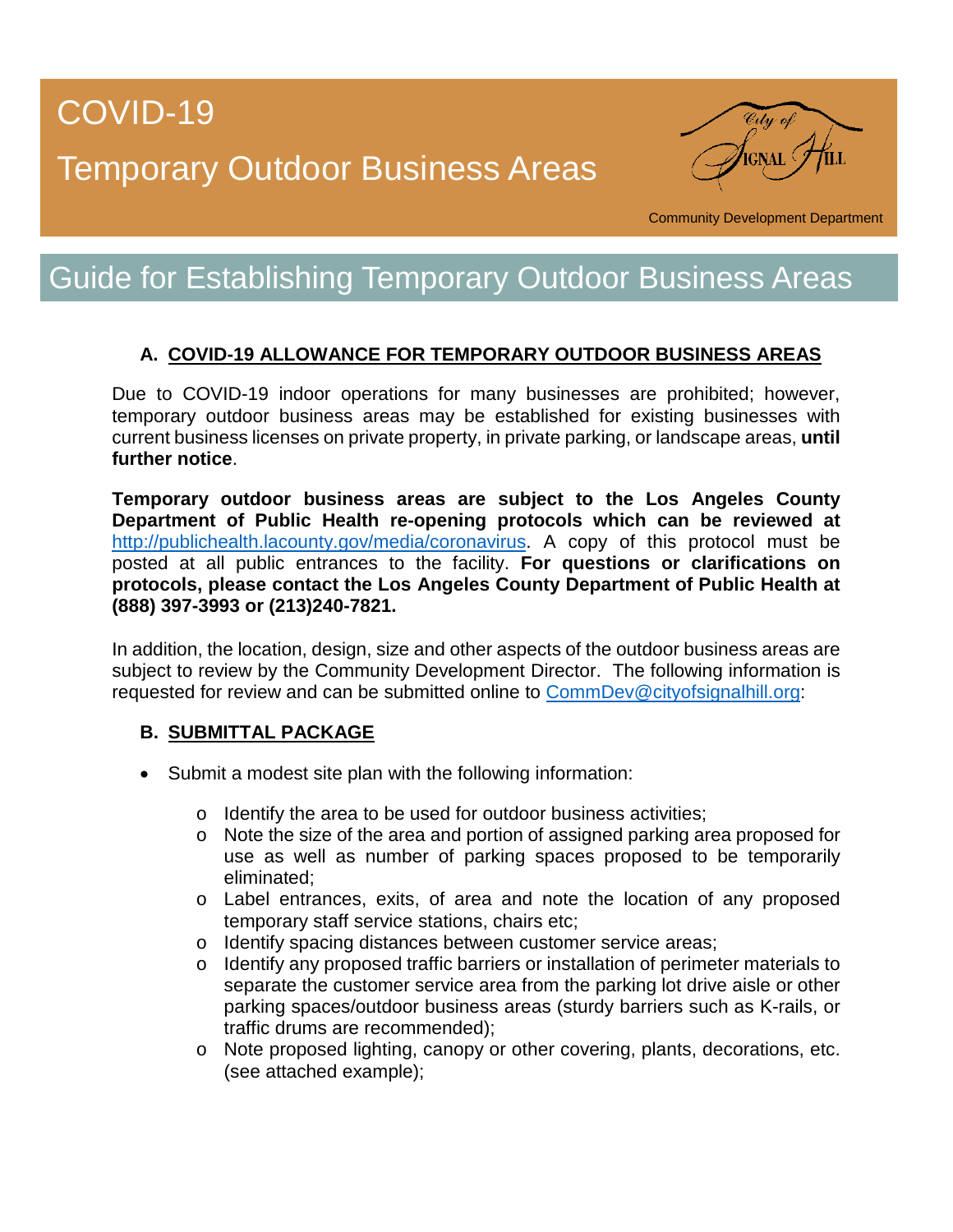- Provide a brief written description with the following information:
	- o Business name, type of business and business activity to be conducted outdoors
	- o Address/location of business;
	- o Business contact information;
	- o Hours of operation for outdoor business area;
	- o Proposed changes to the area, including area size, number of seats tables, or other equipment, lighting, canopies etc.;
	- o Note whether the Americans with Disabilities Act (ADA) access is provided;
		- **Compliance with ADA is the responsibility of the business.**
	- o Note which LA County Health Protocol your business will be following and provide the listed protocols;
		- **Compliance with the LA County Health Department Re-opening Protocols is the responsibility of the business.**
	- o Describe any proposed safety and security, health and social distancing measures (traffic barriers, spacing methods for customers, etc.);
- Submit written permission from the property owner, or management company, along with confirmation of notice to all businesses directly adjacent;
- Submit the provided Indemnification Form signed by the "Indemnitor" (tenant, property management representative, property owner or agent etc.) (see attached);
- Upon receipt of a submittal package for temporary outdoor business operations, City staff will be in touch regarding review procedures.

**For questions regarding the submittal package please contact the Community Development Department at (562) 989-7340, or email at [CommDev@cityofsignalhill.org.](mailto:CommDev@cityofsignalhill.org)**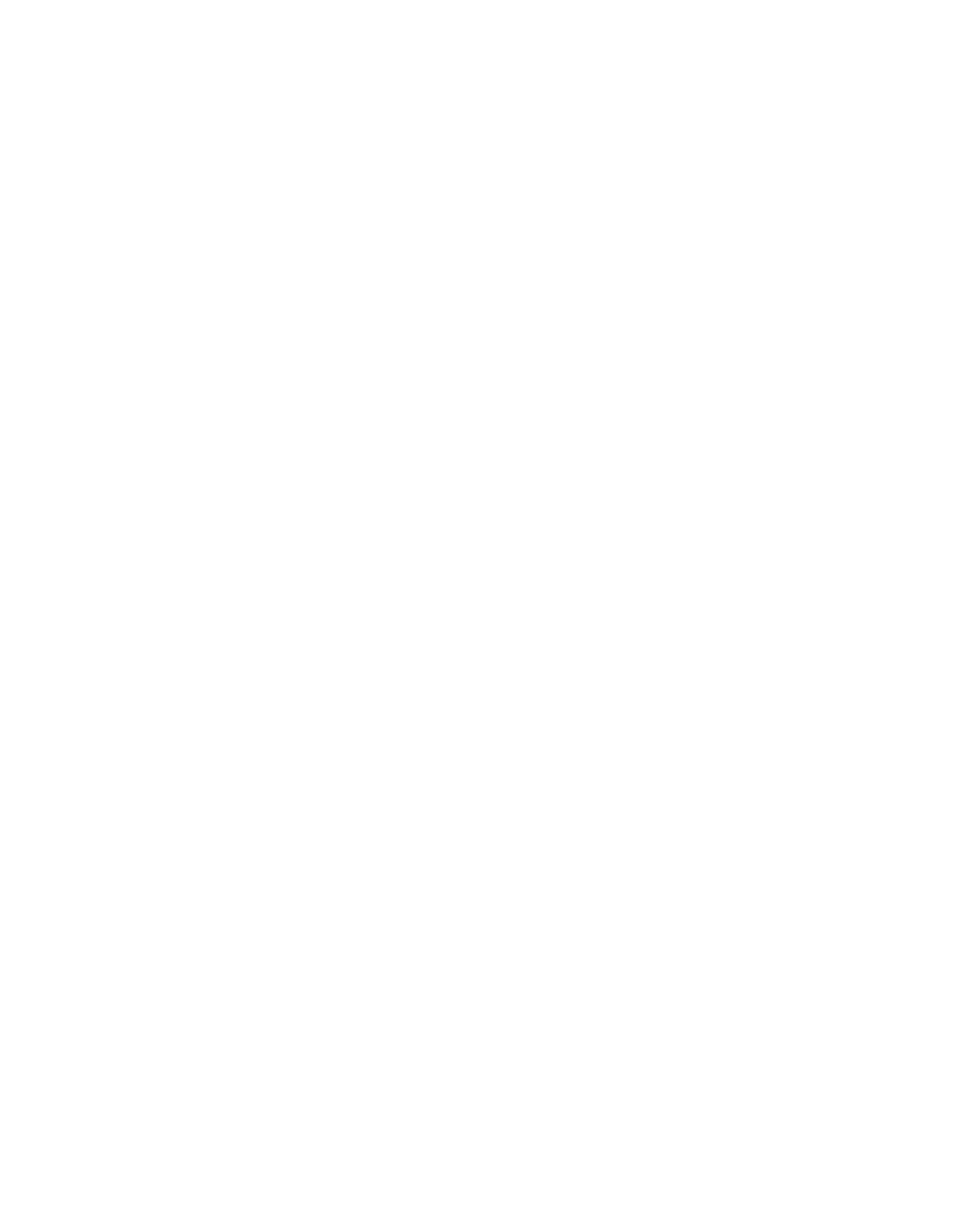